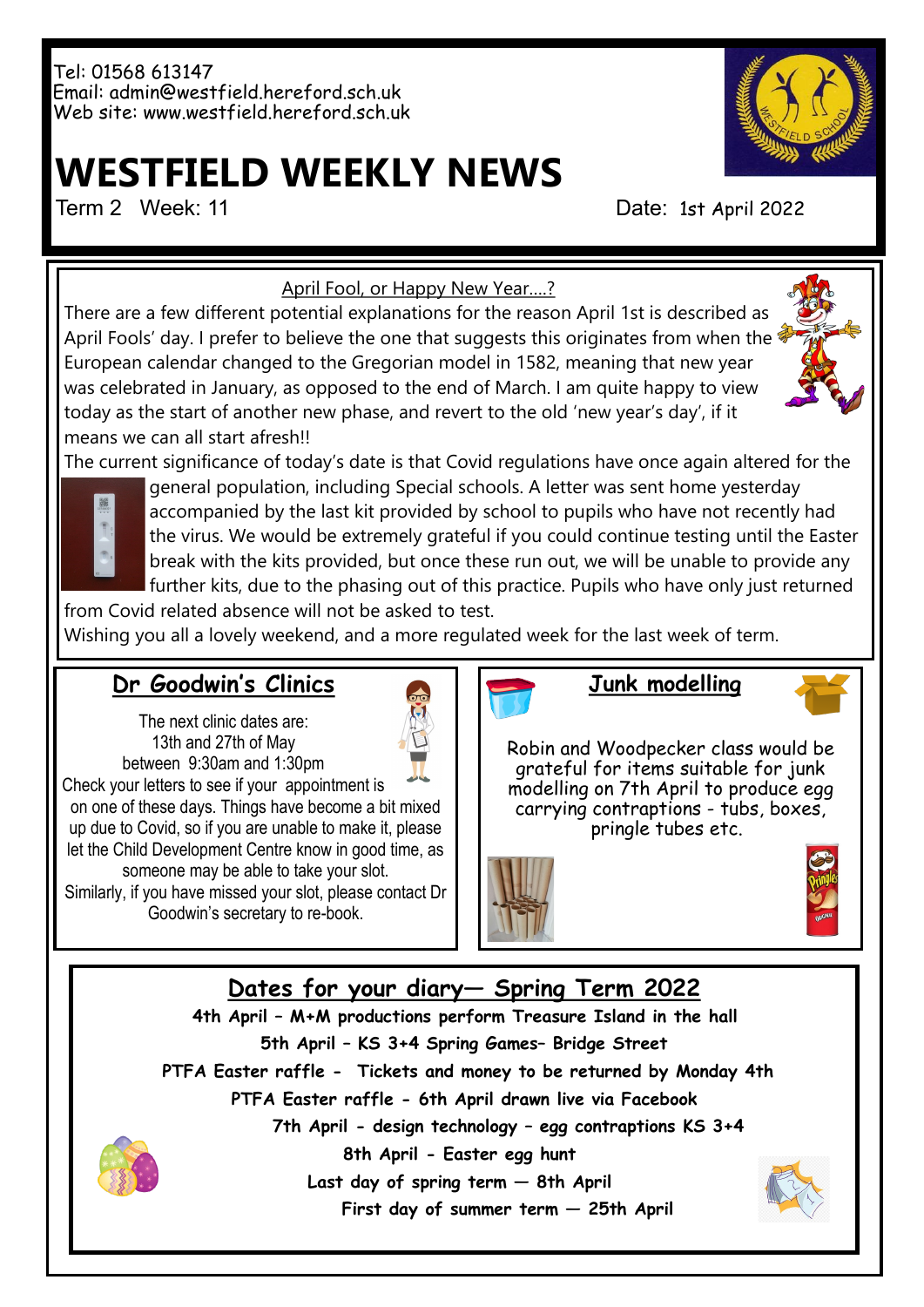### **Woodepecker News**





We have been learning how to hang out and fold laundry in our independent living skills. This is an important skill to learn for future life.



We have been learning about the Colossal Squid, a huge sea creature in Topic. We learnt that it measured 15 metres and so we used a metre ruler to mark out its length on the playground.